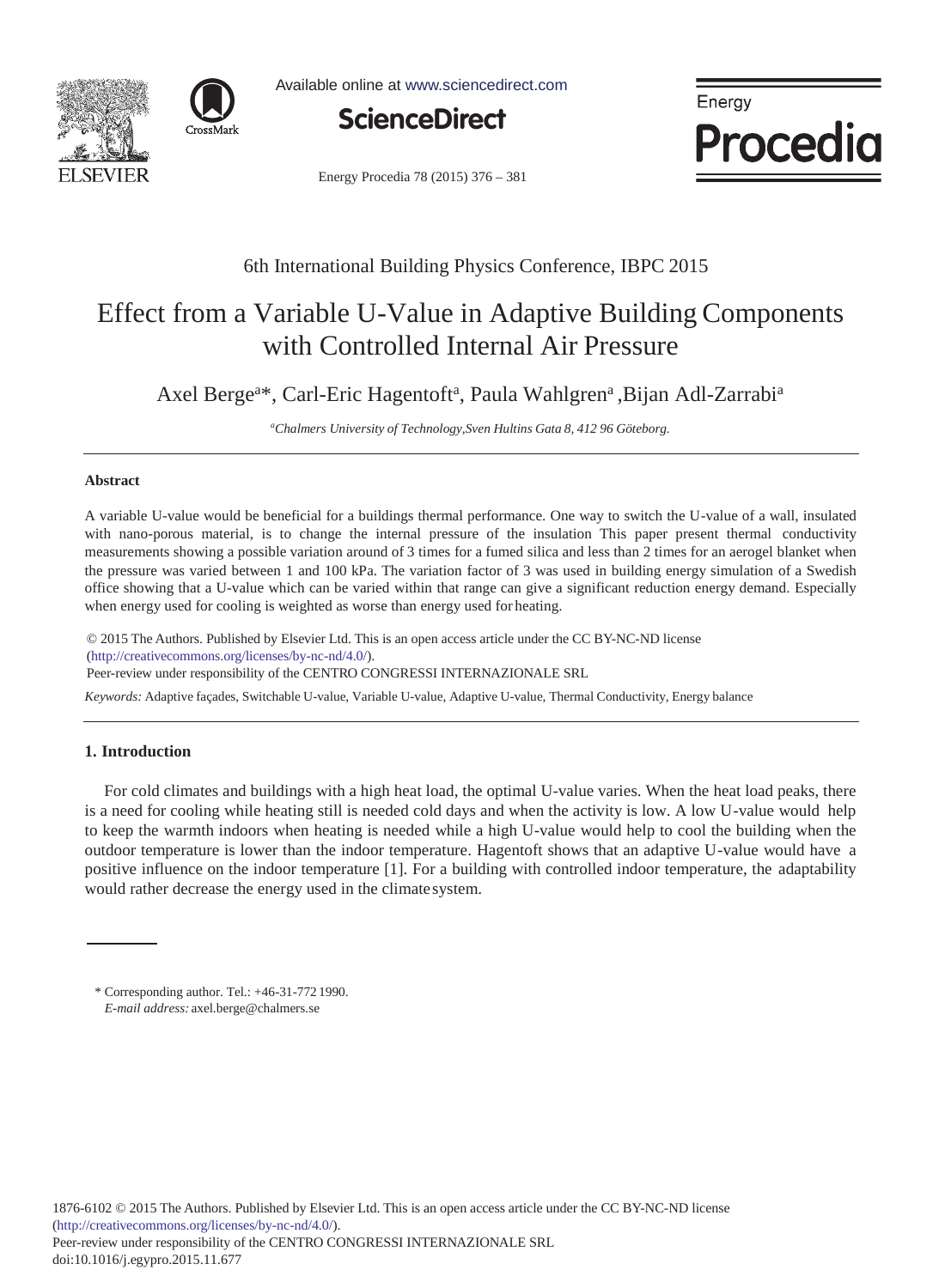There are already many different systems or concepts for adaptive façades. Loonen has made an extensive literature survey finding a lot of examples [2]. Most examples are concerning transparent facades and the adaptability is mostly connected to handling the solar gains. For opaque walls, the U-value can commonly be made lower than for transparent walls, why it is of interest to create adaptable solutions for these as well.

In conventional air filled insulation, the gas conduction can be considered constant and independent of the material. The solid conduction and radiation are, on the other hand, dependent of the density, where a low density will lower the solid conduction while the radiation increases. For materials with a high porosity, the thermal conduction through the gas represents the larger part of the thermal conduction. The thermal conductivity of the material could be switched by alternating the internal pressure, a concept that have been presented in a patent already 1976 [3]. A problem with the concept is that a very low pressure is needed to reduce the gas conductivity under normal circumstances. One solution to this is to have a chemical reaction releasing and reabsorbing a gas in an isolated cavity, thus changing the pressure. One such solution uses metal hydrides to vary the hydrogen amount in stainless steel panels [4,5]. They study the application mainly for automotive applications and solar collectors.

Another way would be to use nano-porous materials for which even a smaller change in internal pressure gives a noticeable change in the thermal conductivity. The possibility to utilize this phenomenon is studied in this paper.

#### *1.1. Scope*

The aim of this study is to investigate the impact on the energy demand by using a variable U-value for a commercial building in Swedish climate. The U-value is varied by changing the internal pressure in nano-porous insulation material. The study covers measurements of thermal conductivity in an aerogel blanket and a fumed silica at various pressure levels. The results of the measurements was used for simulation of the building energy demand.

## *1.2. Method*

The thermal conductivity measurements was made in a guarded heat flow meter apparatus on a sample in an airtight bag with varying internal pressure. The energy simulations were done according to Petersson [6] for one year of measured hourly data in Göteborg, Sweden.

#### **2. Thermal conductivity in nano-porous materials**

The thermal conductivity of a gas in a porous insulation material can be calculated by Equation (1) [7]:

$$
\frac{1+2\cdot b^2}{1+2\cdot b^2} \tag{1}
$$

$$
\mathbf{g}_g(\mathbf{g}_g) =
$$

where  $\lambda_{g}$  (W/(m·K)) is the thermal conductivity of a gas,  $p_{g}$  (Pa) is the gas pressure, P is the porosity (-) of the material,  $λ_{g,0}$  (W/(m·K)) is the thermal conductivity of the gas at ambient pressure, β is energy transmittance coefficient for collisions between gas molecules and the pore walls, Baetens et al. gives this a typical value between 1.5 and 2 [8], lg (m) is the mean free path of the gas defined as the length a gas molecule would travel before colliding with another gas molecule and D is a characteristic pore diameter of the pore system.

The influence of the pressure on the thermal conductivity is shown in Fig. 1 based on Equation (1) and air molecules. For materials with small pores below 100 nm, the thermal conductivity changes almost linearly with a change in pressure. For aerogels pore diameters in the range of 0.3 to 100 nm can be derived [7] and for silica aerogels in particular Soleimani Dorcheh et al give a typical average pore diameter around 20 nm [9].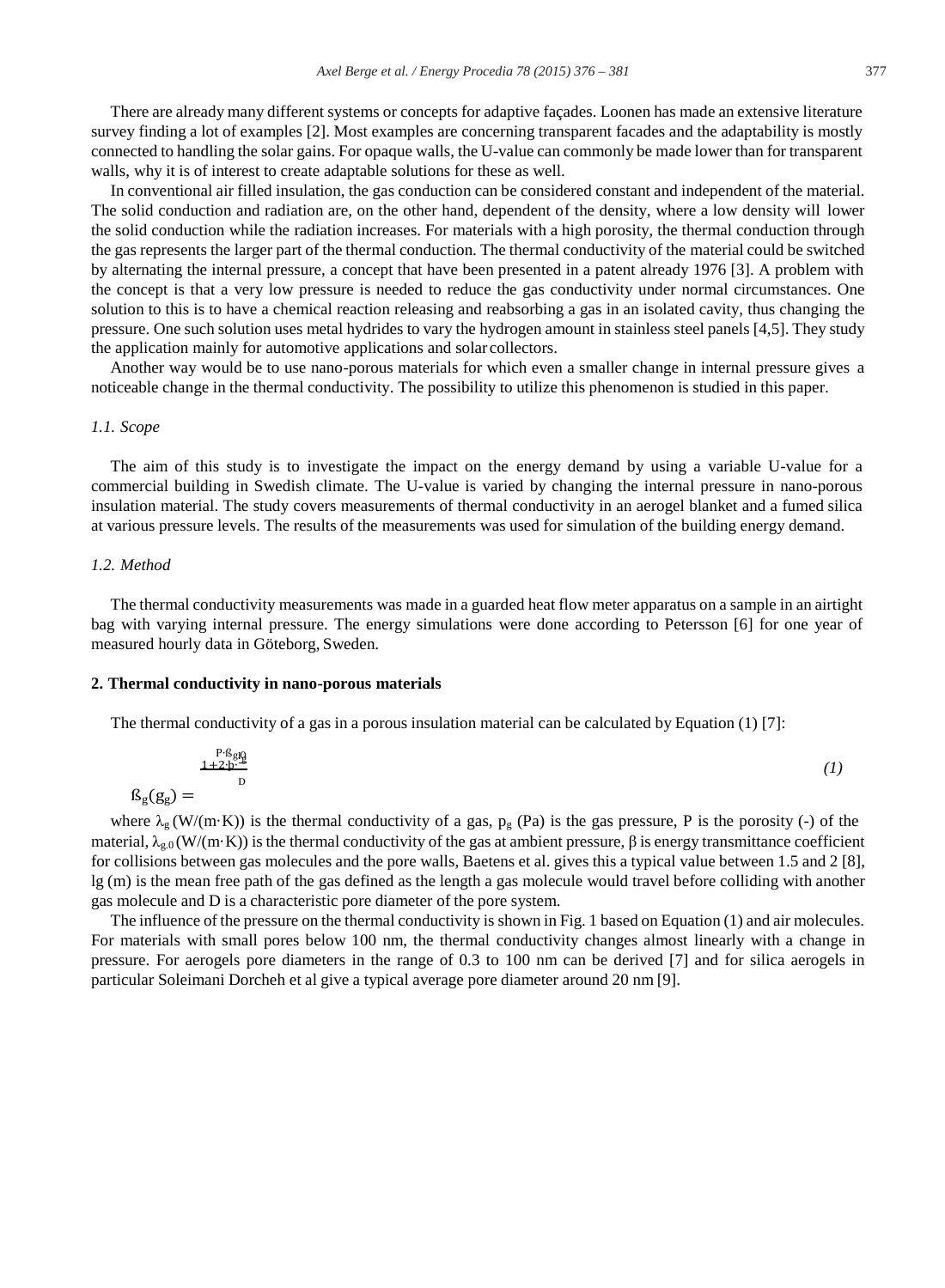

Fig. 1. Theoretical relation between the thermal conductivity of a gas and the gas pressure for various characteristic pore sizes.

#### **3. Measurements with Guarded Heat Flow Meter**

The thermal performance of evacuated nano-porous insulation has been measured in a Guarded Heat Flow meter. Measurements have been performed on one sample each of an aerogel blanket and fumed silica. The test set-up is presented in Fig. 2. The samples were placed in an air tight sample bag surrounded by a perforated tube to guarantee a good evacuation. The air is evacuated through a polyurethane filter to avoid material particles to damage the vacuum pump and the manometer. The internal pressure is controlled by the valve.



Fig. 2. Measurement set-up for thermal conductivity measurements on samples with varying pressure.

The sample with the dimensions 300x300 mm<sup>2</sup> was put in a Guarded Heat Flow meter. The heat flow is measured through the center of the cold side of the sample  $(100x100 \text{ mm}^2)$ . The results from measurements at steady state are presented in Fig. 3. The results indicate a close to linear variation in the apparent thermal conductivity with varying pressure. The apparent thermal conductivity is calculated from the nominal material thickness to represent the materials function in a wall assembly, otherwise the evacuated material would appear to perform better since the evacuated sample would is compressed. Using the measured results, the variability was calculated, defined as the highest thermal conductivity divide by the lowest and denoted by ξ. The variability is around 3 for the fumed silica and less than 2 for the aerogel blanket. It is worth noticing that none of the materials have been optimized for this type of application.



Fig. 3. Thermal conductivity at various pressures for a fumed silica and an aerogel blanket.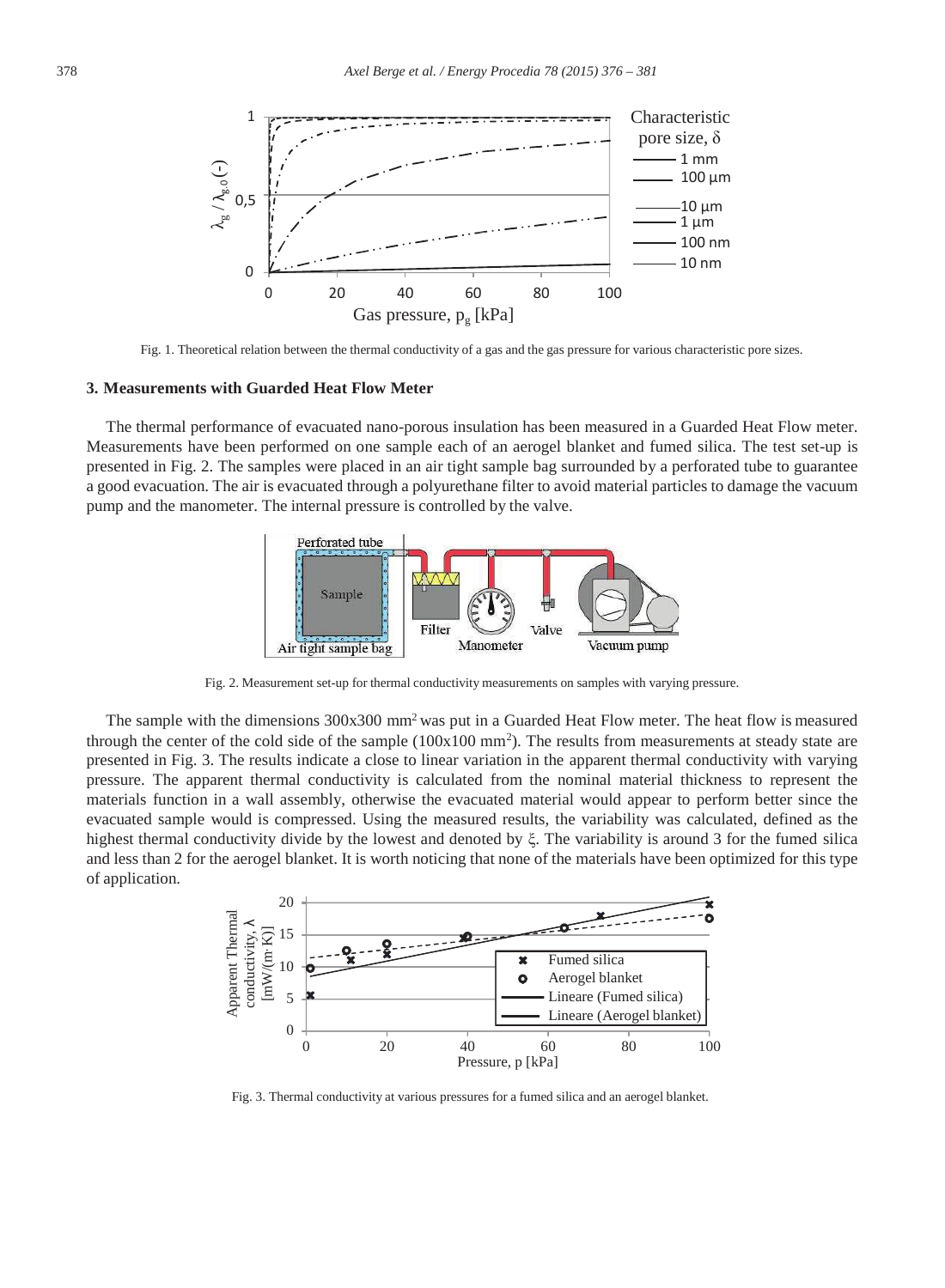The thermal conductivity was also measured continuously while the pressure changed between 1 kPa and atmospheric pressure. For the fumed silica, the pressure was changed every 40 min and the results are presented in Fig. 4. The measurements show some delay of the change in heat outflow, presented as an apparent thermal conductivity. At the start of the change there are some small peaks. Some reasons for this behavior might be:

- The delay could be explained by the gas molecules taking some time to be evenly spread in the nanoporous structure.
- The delay could also be explained by a thermal resistance between the regulated cold plate and the sample in the measurement equipment, creating a new steady state temperature gradient.
- The peak could be an effect of the thermodynamic impact on temperature, when the pressure is changed.
- The peak, when refilling the sample, could also be influenced by the room temperature air entering the sample.

The transient effects have been further investigated by Berge et al. [10].



Fig. 4. Transient variation in the measured thermal conductivity for a fumed silica sample where the pressure has been alternated between atmospheric pressure and a pressure of 1 kPa.

#### **4. Office simulations**

A small office has been simulated both with variable insulation and without. The energy performance have been calculated according to Equation (2) [6]. The solar data and the exterior temperature was taken from hourly data weather file for Göteborg, Sweden.

 $Q_{\text{balance}} = Q_{\text{int}} + Q_{\text{sol}} \cdot g - K \cdot (T_i - T_e)$  (2)

where  $Q_{\text{balance}}(W)$  is the need for heating or cooling (if it is negative or positive respectively),  $Q_{\text{int}}$  is the internal heat load,  $Q_{sol}$  is the heat load from the sun, K is the conductance from ventilation and transmission calculated as in Equation (3) varying between a minimum while heating and a maximum when cooling, Ti is the internal temperature varying in between a minimum and a maximum and Te is the external temperature. By summing the results from Equation (2) for hourly input an energy demand is obtained.

 ൌ <sup>ሼ</sup> ൌ ͳ ͳͳ <sup>ή</sup> ͳͳ ᐦ ൏ ͳ ൌ ͳ ͳͳ <sup>ή</sup> ͉ <sup>ή</sup> ͳͳ ᐦ ͳ͆ͳ *(3)*

where  $K_{\text{vent}}$  and  $K_{\text{win}}$  (W/K) are the conductance by ventilation and through the windows calculated according to Hagentoft [13],  $K_{\text{leak}}$  (W/K) is the conductance calculated from an assumption of 4% of the air flow at 50 Pa pressure difference [6],  $U_{wall}(W/(m^2K))$  and  $A_{wall}(m^2)$  is the U-value and area of the whole envelope excluding the windows,  $\xi$  (-) is the variation factor defined as the maximum U-value divided by the minimum U-value and T<sub>Balance</sub> for heating and cooling is the limit temperature when the need for heating or cooling starts, defined in Equation (4) and Equation (5)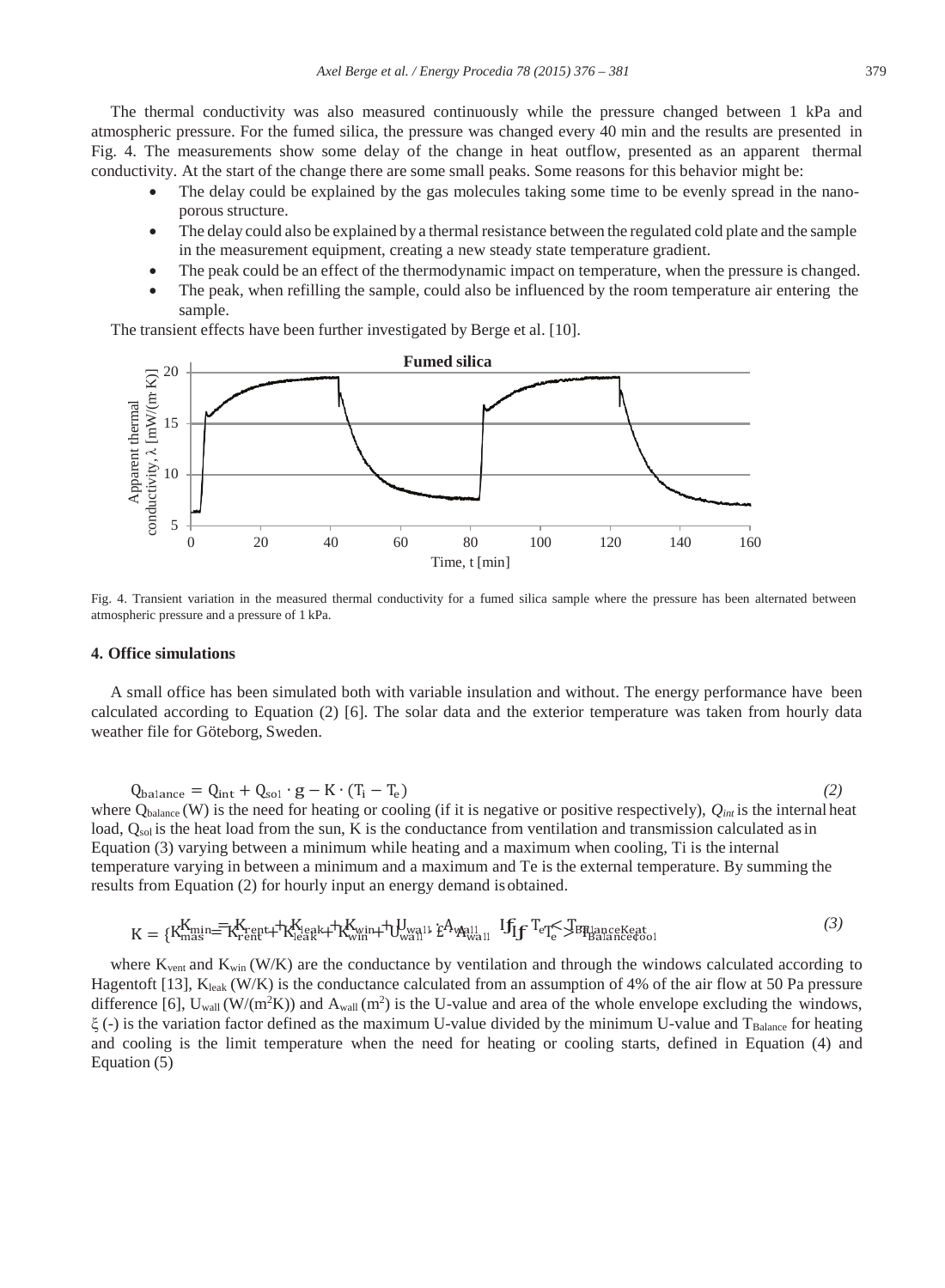$\frac{Q_{\text{in}} + Q_{\text{sol}} g}{Q_{\text{in}} + Q_{\text{sol}} g}$  (4)

 $T_{Balance Keat} = T_{i,min}$  –

$$
\frac{Q_{\text{in}} \mathbf{r}^{\perp} Q_{\text{sol}} \cdot \mathbf{g}}{\text{max}^{\perp}} \tag{5}
$$

 $T_{\text{Balance} \phi \text{oo1}} = T_{\text{i} \text{}. \text{mas}}$  –

where  $T_{BalanceHeat}$  and  $T_{BalanceCool}$  is the balance temperatures for heating and cooling respectively ( $°C$ ),  $T_{i,min}$  and  $T_{i,max}$  are the minimum and maximum accepted indoor air temperatures (°C) and  $K_{min}$  and  $K_{max}$  are the lower and upper limit of the variability in the conductance through the envelope (W/K).

The input data of the office is presented in Table 1.

| Table 1 Input data for a Swedish office.               |                            |                                  |
|--------------------------------------------------------|----------------------------|----------------------------------|
| Temperature $(min/max)$ , T                            | 21/23 <sup>1</sup>         | $^{\circ}C$                      |
| Length, L                                              | 30                         | m                                |
| Width, W                                               | 15                         | m                                |
| Height, H                                              | 12.5                       | m                                |
| Window amount, $p_{win}$                               | 40                         | $\%$                             |
| g-value, g                                             | $0.5^{1}$                  |                                  |
| Ventilation rate $(7-19^3/19-7)$ , Ra <sub>vent</sub>  | 1.5/0 <sup>1</sup>         | $1/(s \cdot m^2_{\text{floor}})$ |
| Leakage rate, $Ra_{\text{leak50}}$                     | 0 <sup>3<sup>2</sup></sup> | $1/(s \cdot m^2_{\text{walls}})$ |
| Internal heat loads $(7-19^3/19-7)$ , O <sub>int</sub> | $21.5 / 3.45$ <sup>1</sup> | $W/m^2_{\text{floor}}$           |
| $^{1}[11]$ , $^{2}[12]$ , <sup>3</sup> Working hours   |                            |                                  |

Fig. 5 (a)shows the simulation for a variation of the minimum U-values. For the variable walls the U-value varies between the minimum multiplied by the variation factor ξ. A reference wall with constant U-value is presented with



Fig. 5. (a) Simulated energy demand for heating and cooling in the office building. (b) . Total energy use of the office with different weightings of the relation between cooling and heating energy

Fig. 5 (b) show the total weighted energy usage, defined as the sum of the heating demand and the cooling demand multiplied by a weighting factor, denoted W(-). For all cases, the total weighted energy loss is lower for a variable envelope compared to a constant value. For a higher weighting factor, valuing a reduction in cooling more than a reduction in heating, the improvement of a variable U-value increases. The weighted energy use is reduced by 0.7